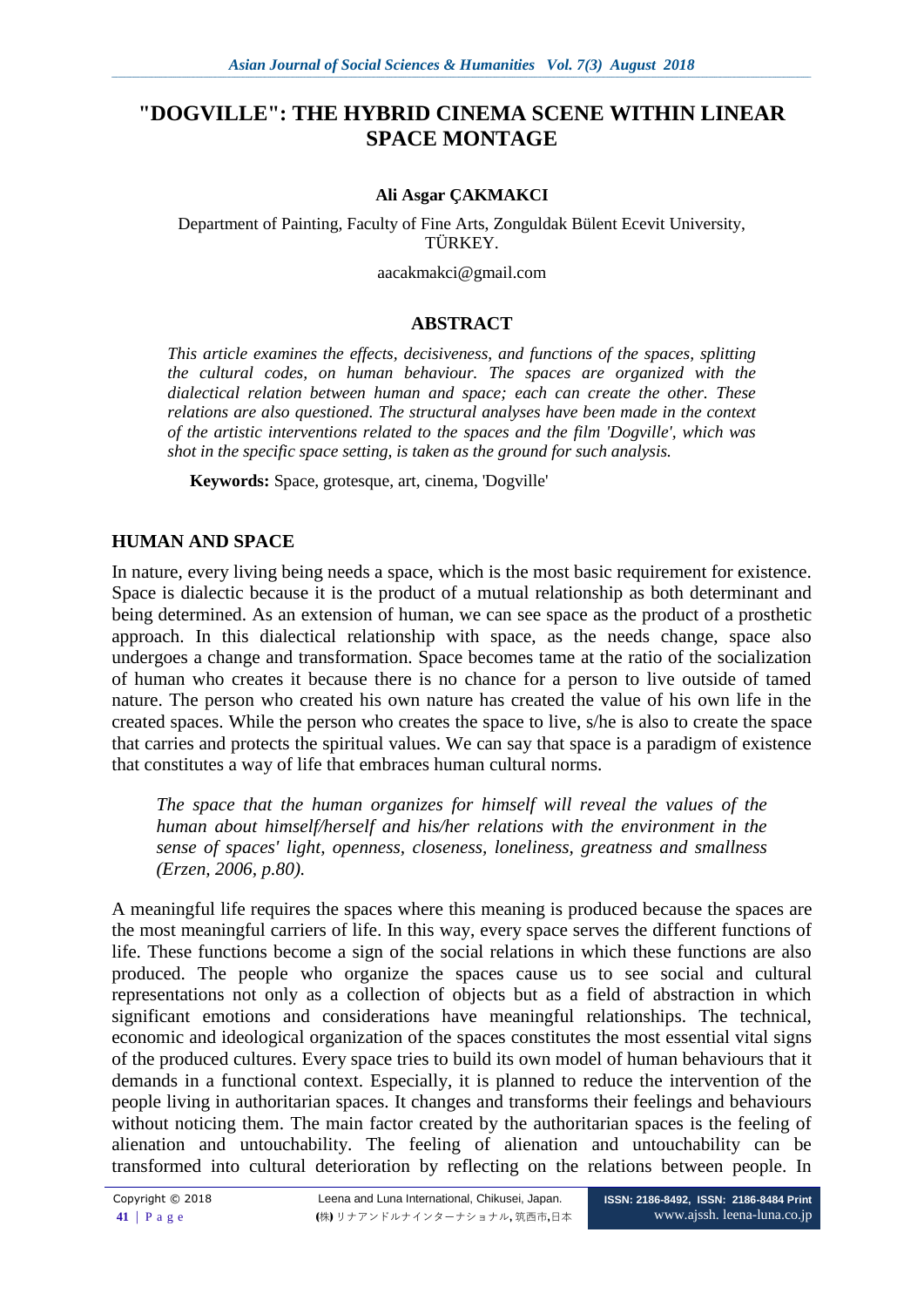authoritarian spaces, individuals subservient to authority, away from diversity and change, submit themselves to power. The reason for this is the conceptual dimension in the perceptual process of space, which shows for what reason space is designed. The walls separating the space from the other spaces contain the arrangements of vitality and objects trapped in the limited space. Because public space cannot belong to anyone in the framework of the terra nulliuus, people establish passive ties with these places. Because the passive and inactive nature of these spaces causes people to withdraw into their own private spaces, therefore the influence and strength of authoritarian spaces improve. All the signs in the space are politics in terms of reflecting the practices of a certain lifestyle. The dialogue that the space creates forms the network of relationships between inside and outside. The walls, doors and windows that separate the interior of the room from the outside form the cultural dynamics of the space. For example, the gates of a space are the boundary line between the outside and inside. Everything that forms the space is organized through the wholeness of the space. Separative, limiting and unifying elements take role in this spatial organization. The elements used in the design of the space give important clues in reading the cultural codes that guide human behaviour. Reading a space looks like the recognizing and describing a culture.

# **THE EXTENSION OF LIMITS WITHIN ART AND SPACE RELATIONSHIP**

On the plane of human existence, art is not one of the vital needs of human beings. However, we can say that it is the most important activity of the human beings who questioned and realized his/her own existence emotionally/intellectually and distinguished himself/herself from other creatures. For this reason, artistic activities constitute the cultural values of life in a social structure.

*If our reaction to the environment shape our social structures or/and our arts, our social affairs and our art provide a silent testimony to the quality of our reactions to the environment (Kepes, 1996, p. 177).*

The relation of the space with art is variable depending on time and place. In this natural process, sense of art and art objects re-examine their relations with space. Especially today's forms of art have the hybrid relationships with space in the sense of using different means. In this context, especially in relation to contemporary art with space, artists produce new meanings and values by changing the meaning of the space with interdisciplinary studies using the data of space. The artistic interventions made in the space cause a change in the meaning and value of the different functions of the space for people, such as accommodation, secretion, protection, closure, enriching the space by opening fictitious readings.

*It can be difficult to determine whether people perceive space differently according to the cultures, but the arts of describing space in arts, such as architecture and painting, are indicators of how and where people see and evaluate themselves in certain cultures (Erzen. 2006, p.35).*

Each art discipline creates its own space on the level of its standpoint or it is incorporated into the spaces that created before it. The projection of the art in the spaces is a reflection of the identity value changes of the spaces designed only for the function.

*On the expressive nature of forms, the new architectural patterns, multihued and textual values can be introduced with the cooperation of talented architects, painters, designers and sculptors. We have to learn to build each building not*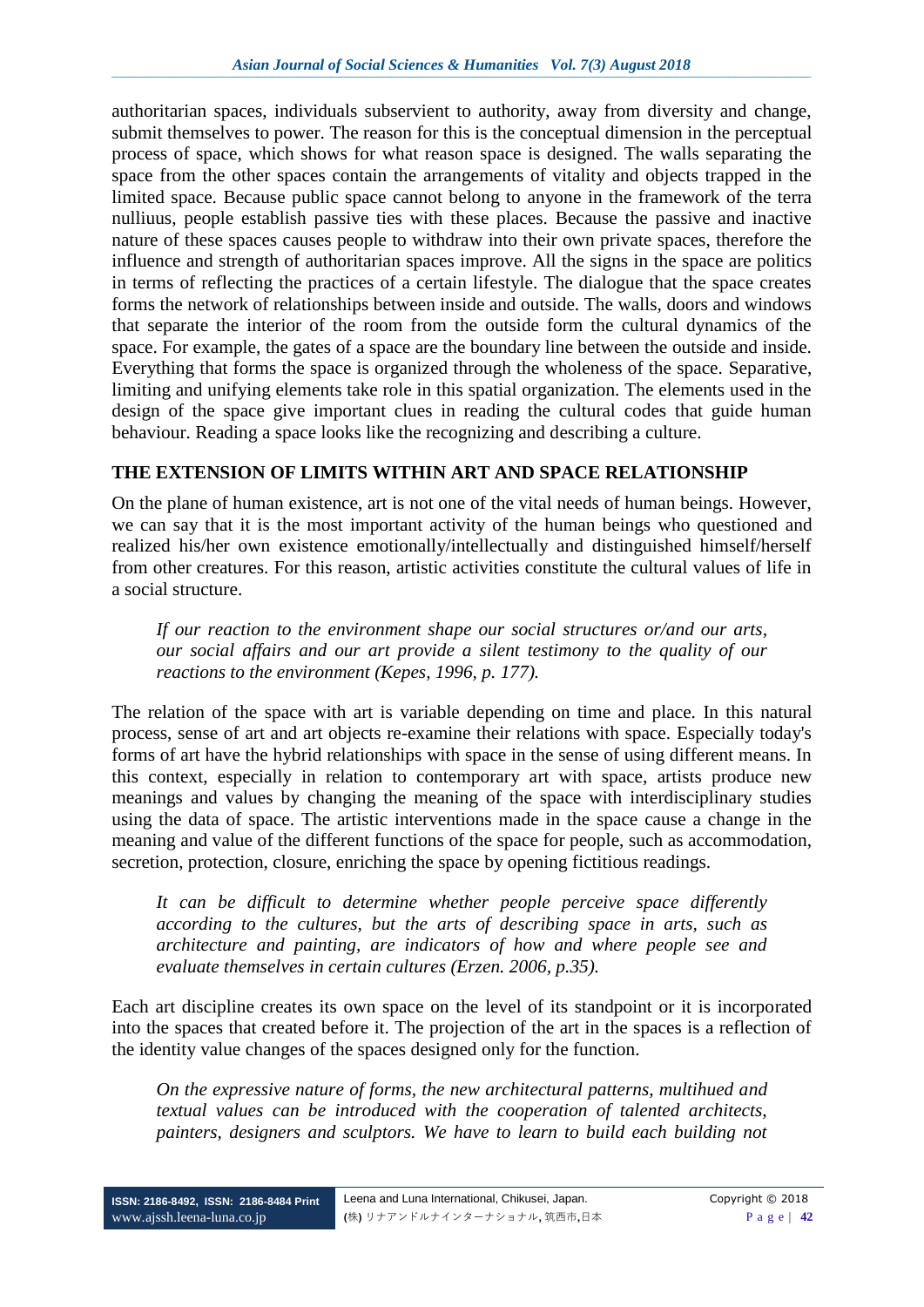*only in its material and structural principles, but also in the nature of the life it contributes (Kepes, 1996, p.180).*

Architects working with artists and designers of other fields can transform the environment and the architectural structures that make up this environment into an art object. The spaces created in this framework can open up more democratic, more constructive and more creative relationships.

# **THE RELATIONSHIP OF CINEMA WITH SPACE**

As an art branch, cinema is a component of other art branches. In this sense, the power it holds is borrowed from painting, sculpture, music and literature. As other art branches, cinema enriches life by creating infinite number of imaginary realities, expanding the boundaries of already given perceptions and the limits of the world's reality. In a magical journey from known to not known, it creates experiences of monitoring, recognizing and meeting new meanings in the eyes of the other. In this regard, we can think of it as the sum of all forms of art because it is addressed by our multiple sensual organisms together with the forms of visualization, poetry and music.

*In the cinema, the identities of person and decor are on shaky ground. That is the power of the cinema. Indeed, the reality of the work does not guarantee that these identities will continue outside the boundaries of the frame (Bonitzer, 2007, p.16).*

In cinema, the space is created as the imaginary space, generally designed by the screenwriter or director, in accordance with the theme. That is why every fiction in the cinema transfers its meaning through its own space. While the cinema uses the space in general, it creates a deception, causing the audience to change the perception of the real space and form a richer perspective. The viewers can identify with the story to be described emotionally in connection with these venues on the cinema stages and discover an outside world of their own culture. While designing venues in the cinema, human characters are designed in the background. The psychological perception of the space gives the hints of many relationships, which cannot describe with words, about the living people. Therefore,, spaces are the bearer of the most basic ideas and emotions in the designs of films. The originality of the films can be creative with the original space design of the script and the director.

# **LINEAR (HYBRID) SPACE**

Like other art branches, cinema has the visual and intellectual contents from the ideological and aesthetic aspects. The screenplay, of course, reflects the cultural and ideological perspectives of the directors and artists working on this field in the selection of shooting techniques.

*We know that the issue of viewpoint reflected by a film is politically an ideologically fundamental problem and often leading to intense debate (Bonitzer, 2007, p. 23).*

Lars Von Trier, known as an extraordinary director, is an original artist who reflects his political ideas on his films. Lars Von Trier's "Dogville," which was made in 2003 and the first of his American trilogy, was filmed with the hybrid space setup. The film 'Dogville' implicates the theatrical space horizon that we are not used to see in the movie scenes.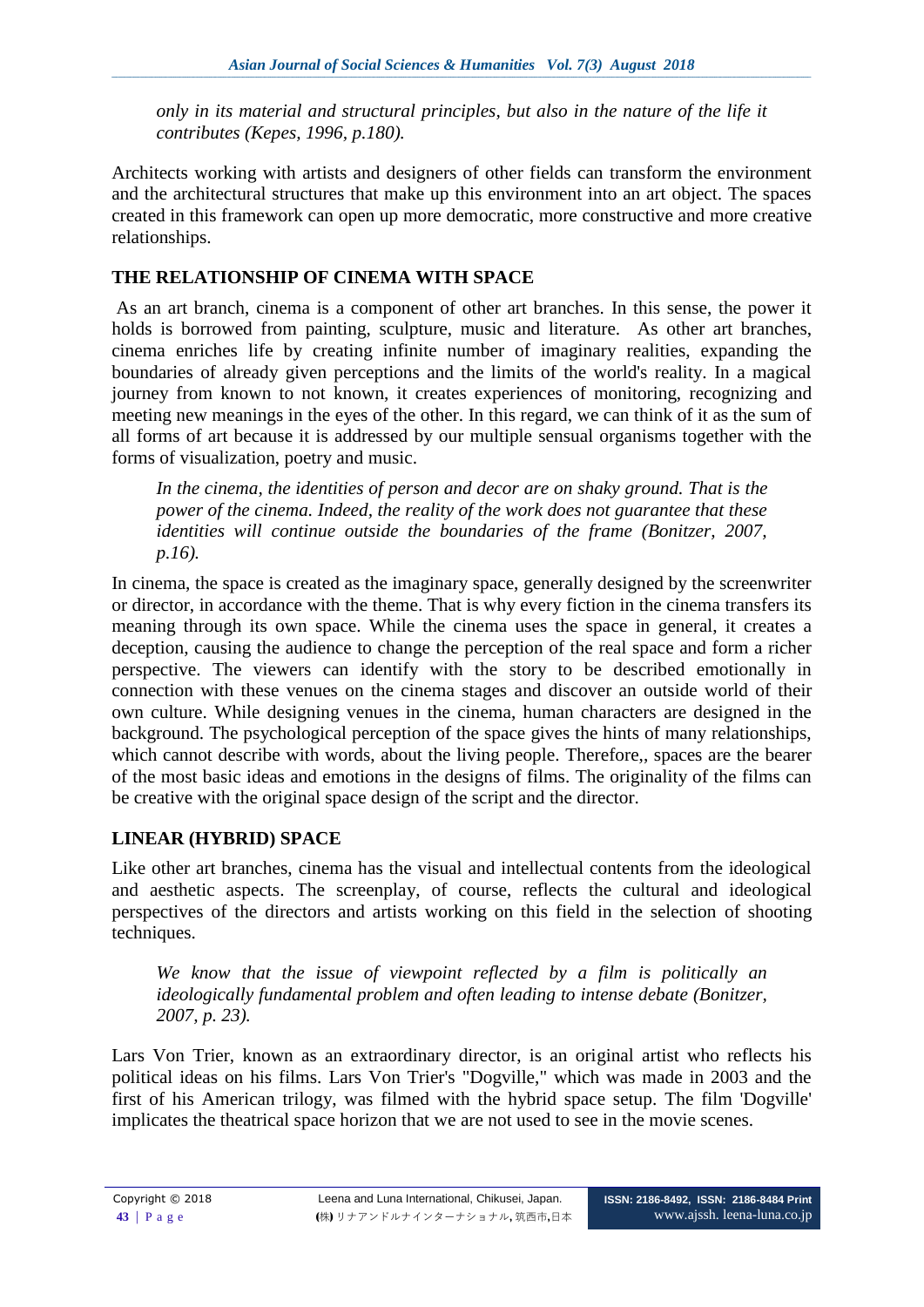

## (Image 1)

*Cinema is not a theater. However, it has a relationship with the theater. The theater is the pushing back of the cinema: with its stylized décor and exaggerated gestures, the old closed Italian scene is where the cinema is in a certain form - a certain cinema in a certain way - assembled camera movements, an open infinite, an asymptotic space scene and an extra truth. Yet "The Secret Behind The Door" types films have an extra feature: the pushed back door communicates with the theater (Bonitzer, 2007, p. 90).*

'Dogville' is filmed in a form that adumbrates the theater stage, and the whole process of filmmaking takes place in one place. As a film on the theater stage, 'Dogville' could be the most important representation in the cinema of hybrid space design. This cinematic technique encourages us to concentrate more on the mimics and characters of the actresses with minimal decorations, costumes and close-up shooting techniques, and to read the film from this way.





**ISSN: 2186-8492, ISSN: 2186-8484 Print** [www.ajssh.leena-luna.co.jp](http://www.ajssh.leena-luna.co.jp/)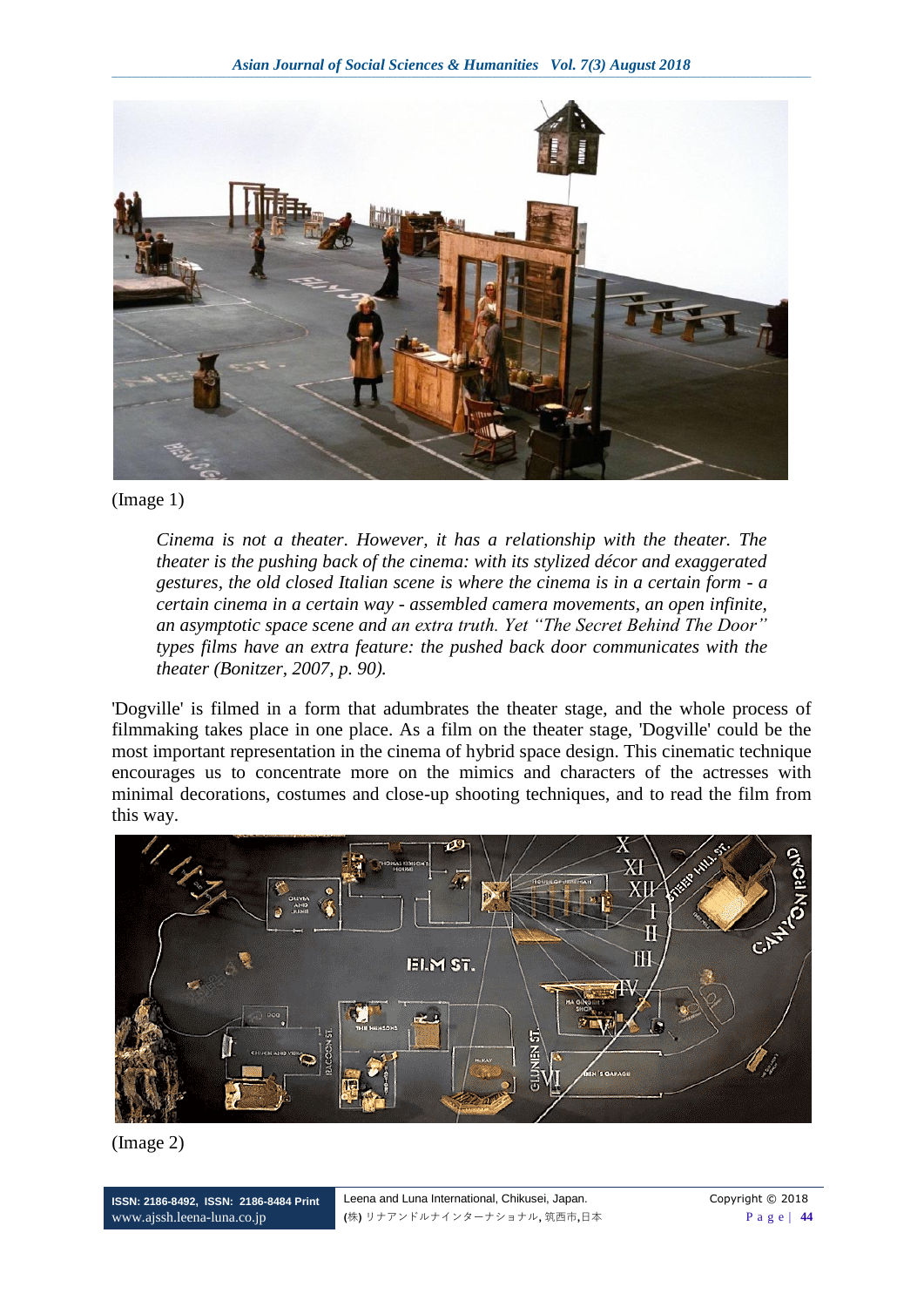The film locales in a mountainous town called 'Dogville' in America. In the film, the spaces that are theatrically constructed through the architectural plan drawings are actually a sketch or a two-dimensional architecture. In the film, 'Dogville' does not have a cultural memory in the sense of the topographical decors of the place without trees, vegetation and nature depictions. Since the location does not being shaped geographically, it makes the spaces unidentified and refers to the film content with superficial and linear effects. The superficiality of the spaces seems to be infected with the characters of the people living in the spaces. The viewer perceives the spatial experience of the story in the film as twodimensional and linear. In the perception of this linear space, the viewer is faced with the alienated reality in the face of the artificial space image and the screen. This point of view situates the intellectual activities of the spectator in front of the visuality.

These linearly created spaces turn into three-dimensional spaces in viewer's mind during the film watching process. Within the process, the spaces create a sense of reality and allow us to focus more intensely on the film story.

*The achievement of reality is only possible with a basic rejection of the following continuous and homogeneous reality that constitutes the environment surrounding the work: the stage of material, heterogeneous and discontinuous reality, the stage of production of its work. This is also the scene, but a scene differentiates from a classical scenography in which the dulled film crew rush and a more or less heavy apparatus of technical assistance works (Bonitzer, 2007, p.17).*

Throughout the film, in our minds, the pre-existing real space image exchanges with the spaces that were created in the film. These linear spaces actually create incomplete or sketchy perceptions that allow the viewer to redesign them in their imaginations. The 'Dogville' town also has the possibility of opening the inside to the outside in a transparent space instead of the spaces formed by the walls. The space created by the décor has been removed from the walls that make up the image of the houses and the inside is opened to the outside. Also, in a sense, the private spaces are transformed into public spaces. There are social identities that interact with each other in the relation of spaces to people. The reflections of the cultural identity of the societies on the places also make up the identities of the individual's personalities. The forms of organization of spaces constitute the most accurate indicators of social conditions. Moreover, in the film, public spaces are transparent like private houses. The gloomy power of authority and the symbols of power are transformed into a transparent space. Since there is no specific space in the film, the viewer's attention is focused on not the space but on the characters of the people who create the space. We start to perceive the space when these characters are being resolved, or vice versa, and we can read things that they do not reflect on the behaviours of the characters. The linear spaces created in the 'Dogville' include a situation that overlaps with the content of the film: the linear spaces and the characters are tied to reality by taking the feelings of touching the space. Thus, spaces are simply converted into visual templates.

It seems that Trier argues there is nothing to hide in the installed clean are. The limitedness of décor opens the way for us to read symbols by offering different kinds of information about the characters. Also, through these symbols, the characters also give clues about what they hide. They never cross the boundaries of the lines that define space, because they are the boundaries of the perceptions of the actual habits.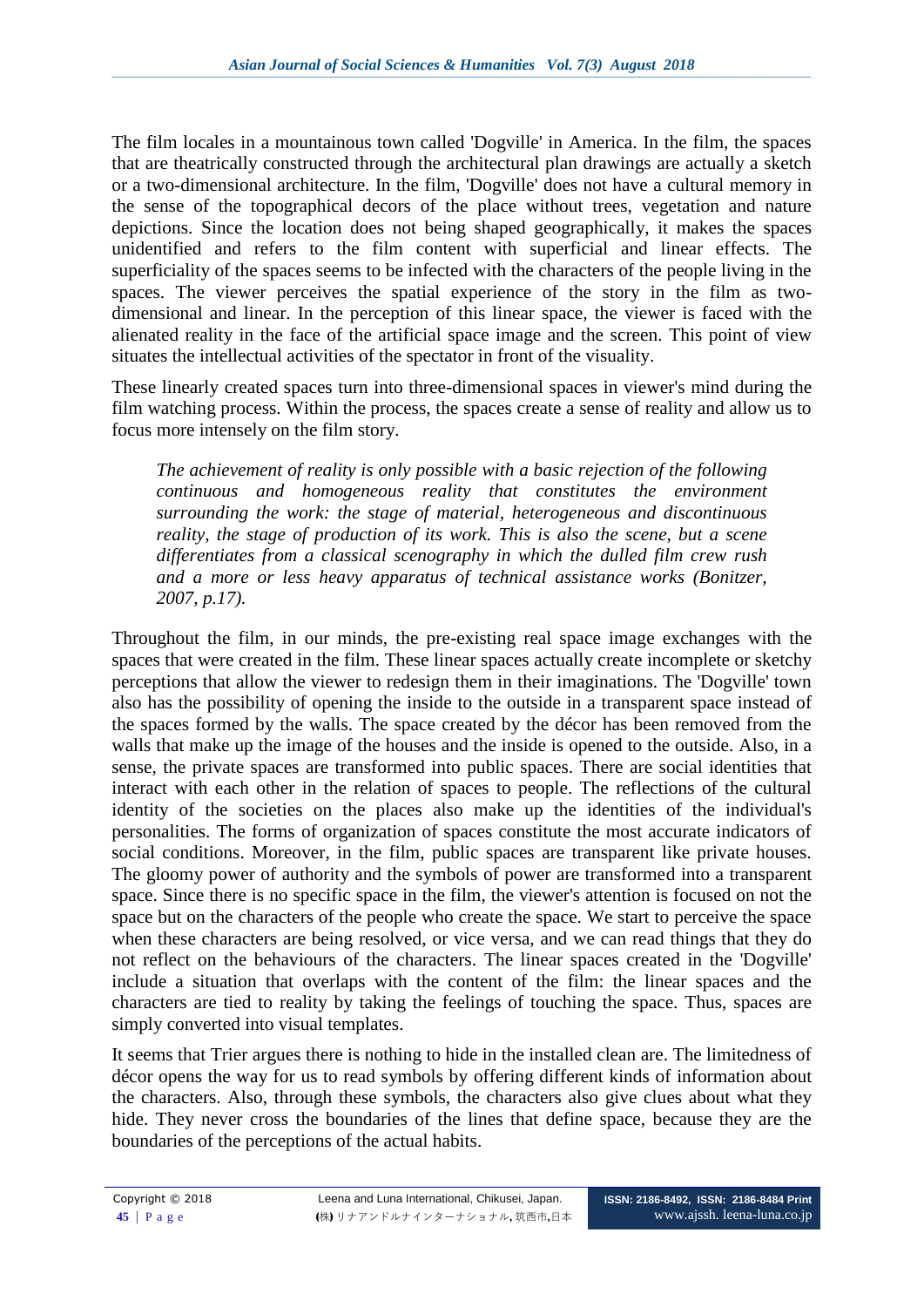

#### (Image 3)

The lack of windows and doors in the film creates the alienation effect by abstracting the door and window images in the viewer's mind with the sounds of opening and closing. As a result of this alienation, the viewer perceives the space and the actresses/actors as if in theater stage, in discordance with the cinema scene. The private lives of 'Dogville' town turn into public with a planar and linear structure of it and this gives clues to the fact that everyone becomes similar with sharing their common knowledge of what they live in. The spaces we use as shelters in our lives are also the symbol of our social status and our economic power. These features, which bring people together or separate them, have been ignored in the film, but it has included the design of the perception of space in the viewer's mind. The spaces enrich the audience's perception in terms of dynamic and dialectical associations. The walls, gates and windows that symbolize the space were placed symbolically, and the main structure of the space was partially removed from the center and the different viewpoints were created. This makes think the methodology of deconstruction in the sense of the transforming of the perspective technique, used in the Renaissance, into a miniature painting technique, pointing out how objects should be seen, instead of what they look like. These conflicts in our perceptions present different possibilities through new meanings and designs. The decorations in the linear space get meaning with the attitudes and behaviours of the characters. Culturally, architectural elements are geography and time. Due to the lack of architectural elements and linear perception in the film, geographical bases and time elements were also wanted to be removed from this film. Therefore, it is possible to create different geographical and time associations that each viewer has in his/her mind. This allows viewers to have more emotional connection with the characters. These characters are as if the people I know in my neighbourhood or my district. This analogical point of view links every human being to the "human" characters in his / her cultural environment in terms of the perception of the film. In the film, the main characters function as if a melting pot in which there is no cultural difference. 'Dogville' represents a frozen time in which everything is the same and unchangeable. The change in space necessarily involves the change in time. The fact that there is no change in the spaces has also abolished the change of people over time. The director does not build on a story that has been edited in time and space, but in the inner world of the character. People want to go but they cannot go, because the film shows that there is no past nor future in this town. It seems to imply the impossibility of change. We can see this as the stable behaviours of the characters in the end of film. The reduction of the fundamental difference and individual similarities between the people of the town open up the possibility of a disidentification and corrupt society. The people, who show the basic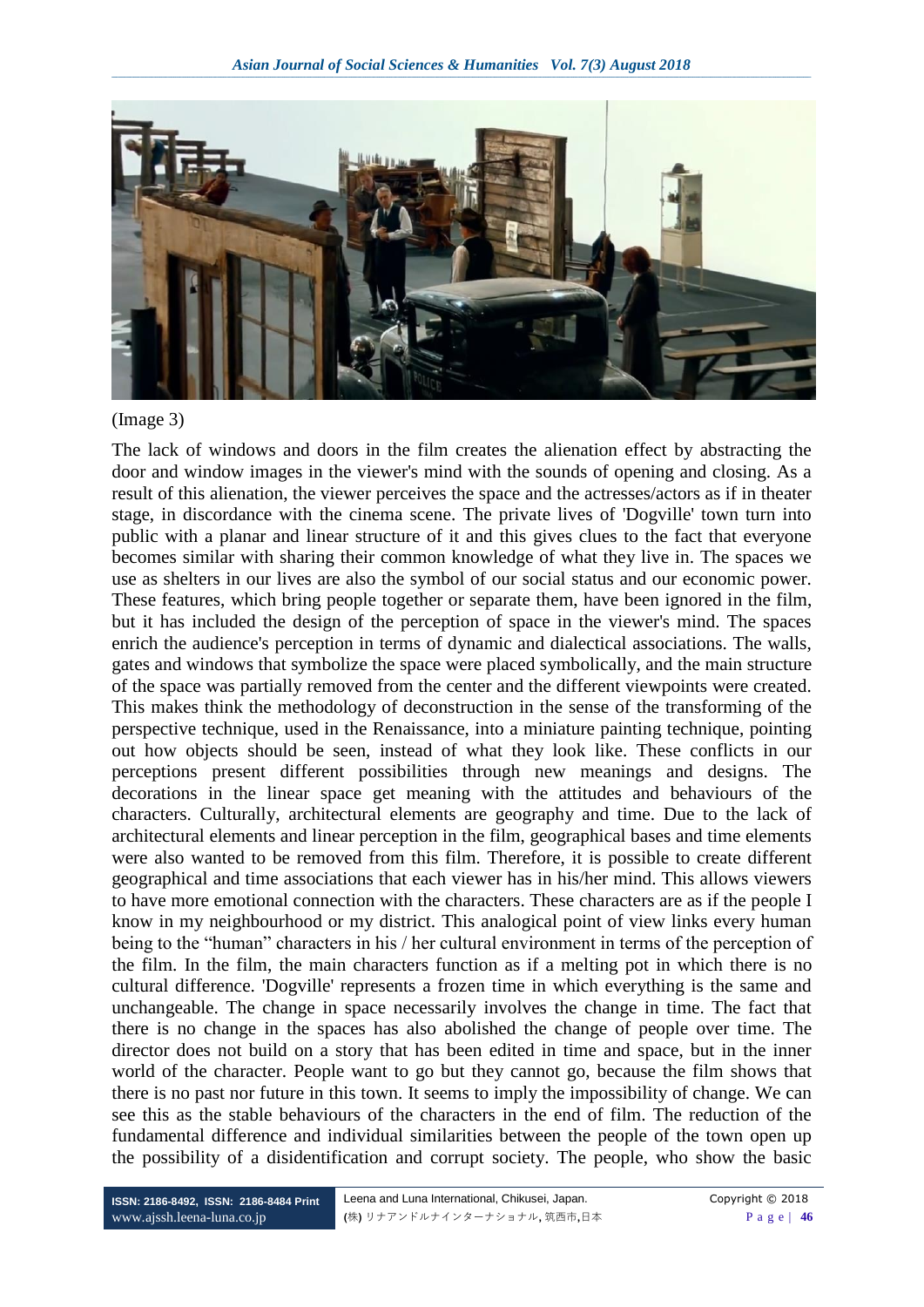features of their spaces, share the fate of sameness as they are in order not to be different from their environment. The processes of cultural and moral corruption of the 'Dogville' town have gained visibility with an outcomer and it also ends with this character. In this dimensionless town, everything that resists changing comes to the conclusion with its timeless and non-extended being. Also, this end analyses the closed societies which resist developing with being fictionalized on the impossibility of change.

*Impossible is a ground of the stable objection that human society cannot get out of it without being uninsured and dangerous. It is the objection to the world of beneficiary and the dimensionless world. It appeals to the disintegration of the individuals who are slaughtered by totalitarian societies, who struggle to suppress all sorts of clustering societies before they appear. The objection to parasitism of all kinds of power (Besnier, 1996, p.262).*

This impossible society is the 'Dogville' town, which resists change, includes all kinds of moral degeneration and gives justification to its habits as a reason for existence. The fact that you do not change means you do not have a life or future. Another feature of using a space as theater stage is that the theater stage creates a closed space depiction. This outward closure gives clues that the end of the narration described at the beginning of the film will not change until the end of the film. The dystopian structure and the lack of depth in linear spaces also implicitly give information about the characters. While spaces and decorations introduces the knowledge about the characters and what the film is about, they also explode into living beings that show the dialectical information between man and space. Our senses determine our feelings; our feelings determine our reflections on spaces. In this sense, the reactionary differences of individuals, who are creators of private spaces, will inevitably include differences in public spaces.

*The ideal, utopian society would be then a society in which the domains of "public'' and "private" are clearly differentiated, a society making possible to every individual and community the free pursuit of "the different sorts of little things around which [they] center their fantasies and their lives," a society in which the role of social law is reduced to a set of neutral rules guarding this freedom of self-creation by protecting each individual from violent intrusions into his private space (Zizek, 2008, p. 202).*

This dissolution at the borders of the 'Dogville' town indicates that the living individuals were different, but they became similar. The moral corruption of characters has created a social bond that connects them to each other. In the film, there is no three-dimensionality and deepness. It is these spaces that refer to the coexistence and identify the characters with space.

*Any society needs strong moral sanctions to make people tolerate, much less experience positively, duality, incompleteness, and otherness. Those moral sanctions arose in Western civilization through the power of religion. Religious rituals bonded, in Peter Brown's phrase, the body to the city. (Sennett, 2008, p. 336).* 

The use of the light that creates the space adds the third dimension to the linear space, just as it is in the theater. In the film, the emotional response of people to certain colors is composed through light plays in the sense of using different light tones to increase tension in certain moments. This linearity in the design of space and decor gives the message that it is not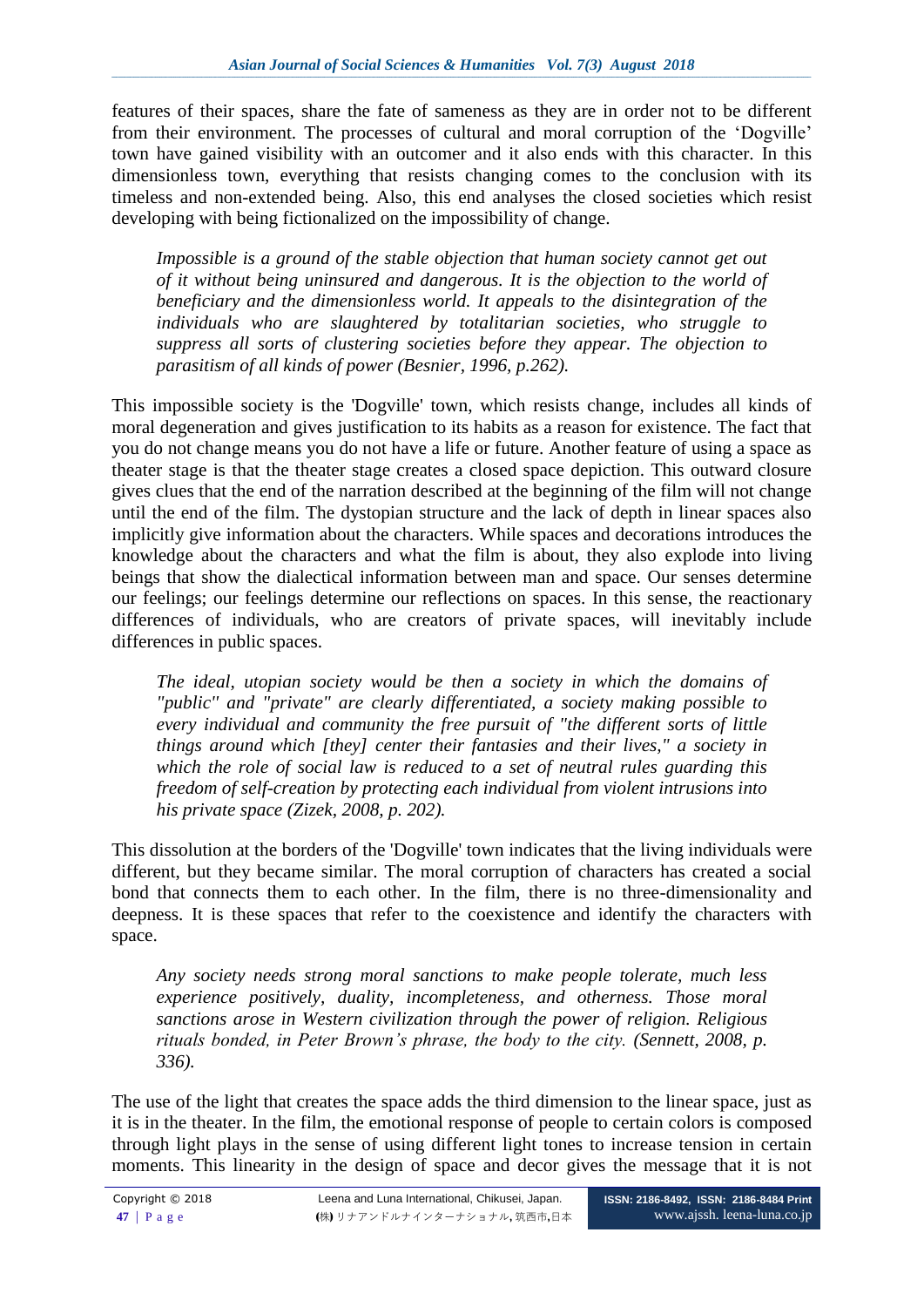always real, giving the feeling that we are in a theater play. Because all the events happen in an open space, it makes easier for the audience to focus on the story, and the audience's threedimensional sense of space is obliterated. At the beginning of the film, we look at the town of Dogville as if we are looking at a plan on an architectural scale, which creates a viewpoint that is insulated from all other things that show the boundaries. It is actually an architectural look that directs the viewer's point of view to one thing. The living atmosphere created by the architect's view overlaps with the atmosphere created by the director in the cinema. The architect is a designer who designs spaces to live in and manages them on a human scale.

*The architect shapes spaces so as to give them social utility as well as human and aesthetic/ symbolic meanings. The architect shapes and preserves longterm social memories and strives to give material form to the longings and desires of individuals and collectivities (Harvey, 2015, p.246).*

In a sense, the cultural life created by the cinema in the space is in parallel with the architect's point of view.



#### (Image 4)

In this sense, designing two-dimensional spaces, the director has also reduced people's lifestyles and characters to the surface. In the frame of the events taking place on the theatrical scene, the characters in the film and the audience actually face as if they are in a theater stage. The depth of different view and the grotesque approach to linear and surface spaces are the two main factors that constitute the film's success.



#### (Image 5)

**ISSN: 2186-8492, ISSN: 2186-8484 Print** [www.ajssh.leena-luna.co.jp](http://www.ajssh.leena-luna.co.jp/)